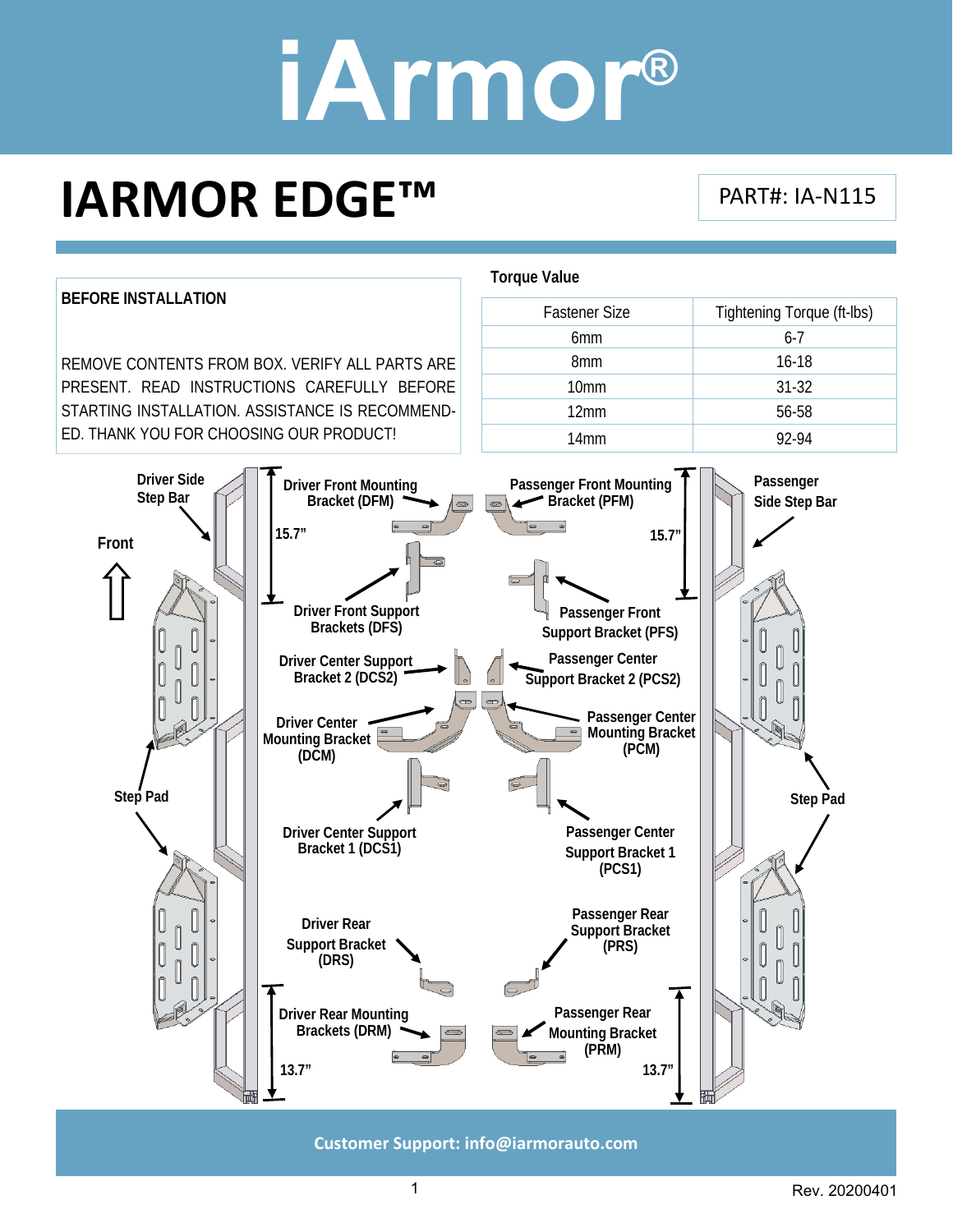

**The instruction here is for your reference only. We strongly recommend the professional installer for best result. We are not responsible for any damage caused by the installation**.

#### **STEP 1**

Install the Step Pads onto the step bars with (32) M6X1-20 T-Bolts, (32) M6 Flat Washers, (32) M6 Nylon Lock Nuts and (8) M6X1-20 Flat Sunk Head Bolts.





### **(8) M6X1-20 T-Bolts (8) M6 Flat Washers (8) M6 Nylon Lock Nuts**

### **STEP 2**

Start installation toward the front of the passenger/right side of the vehicle. Locate the factory threaded mounting hole in the bottom of the floor, **(Fig 1)** .

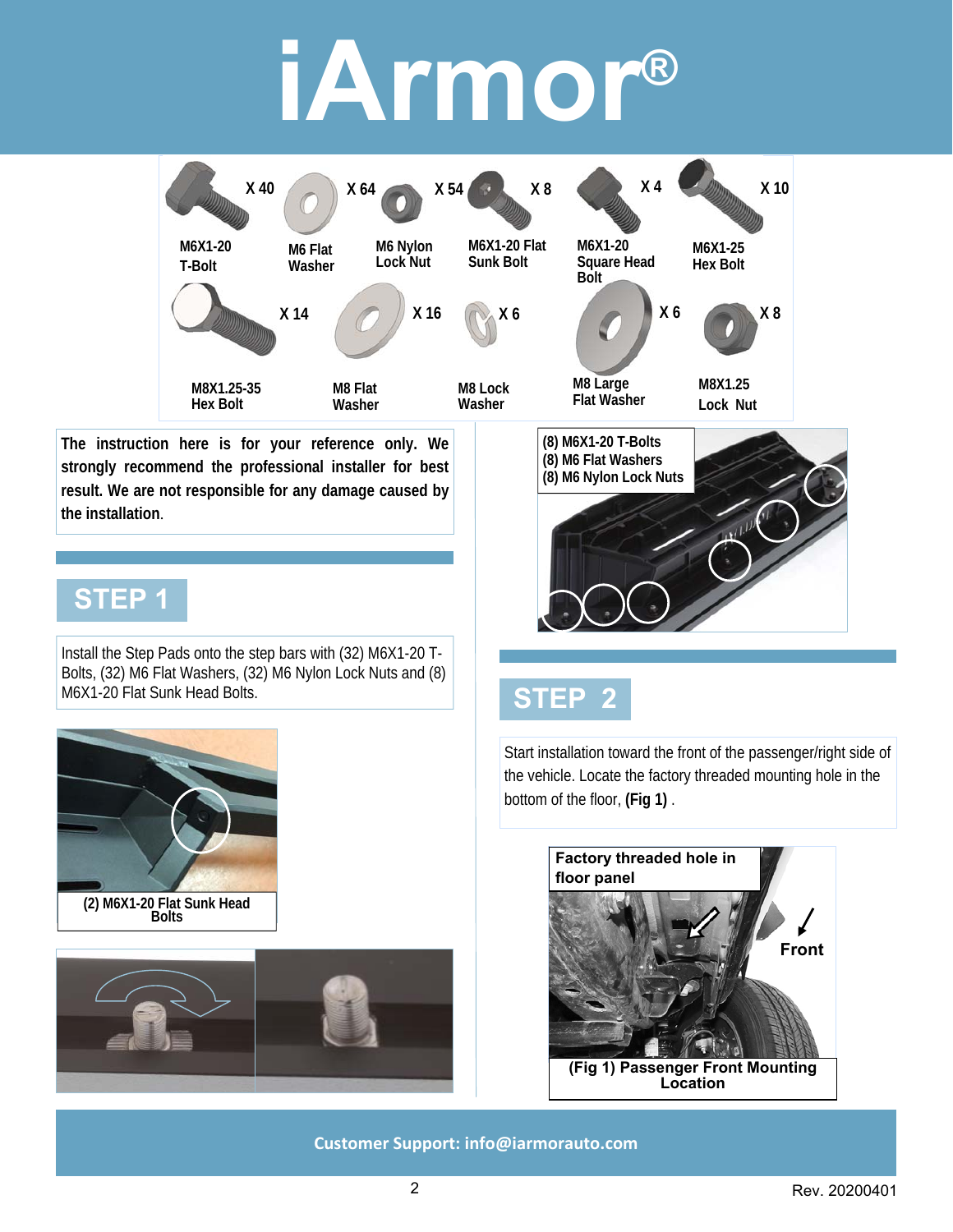### **STEP 3**

Select Passenger Front Mounting Bracket **(PFM)** and Passenger Front Support Bracket **(PFS)**, assemble them together with (1) M8X1.25-35 Hex Bolt, (2) M8 Flat Washer and (1) M8X1.25 Nylon Lock Nut, **(Fig 2)**. Attach the top of the assembled passenger front Bracket to the threaded hole in the bottom of the floor panel with the included (1) M8X1.25-35 Hex Bolt, (1) M8 Lock Washer and (1) M8 Flat Washer, **(Fig 3)**. Align the Passenger Front Support Bracket **(PFS)** with the bottom of the vehicle pinch weld, install **PFS** on the pinch weld with (2) M6X1-25 Hex Bolts, (4) M6 Flat Washers and (2) M6 Nylon Lock Washers. Leave hardware loose at this time.



Passenger Center Support Bracket 1 **(PCS1)** and Passenger Center Support Bracket 2 **(PCS2)** together using (2) M8X1.25 -35 Hex Bolt, (4) M8 Flat Washer and (2) M8X1.25 Nylon Lock Nut, **(Fig 5)**. Install the assembled passenger center mounting bracket on the proper location with the included (1) M8X1.25-35 Hex Bolt, (1) M8 Lock Washer and (1) M8 Flat Washer, **(Fig 6)**. Install Passenger Center Support Bracket 1 **(PCS1)** on the pinch weld with (2) M6X1-25 Hex Bolts, (4) M6 Flat Washers and (2) M6 Nylon Lock Washers. Leave hardware loose at this time.

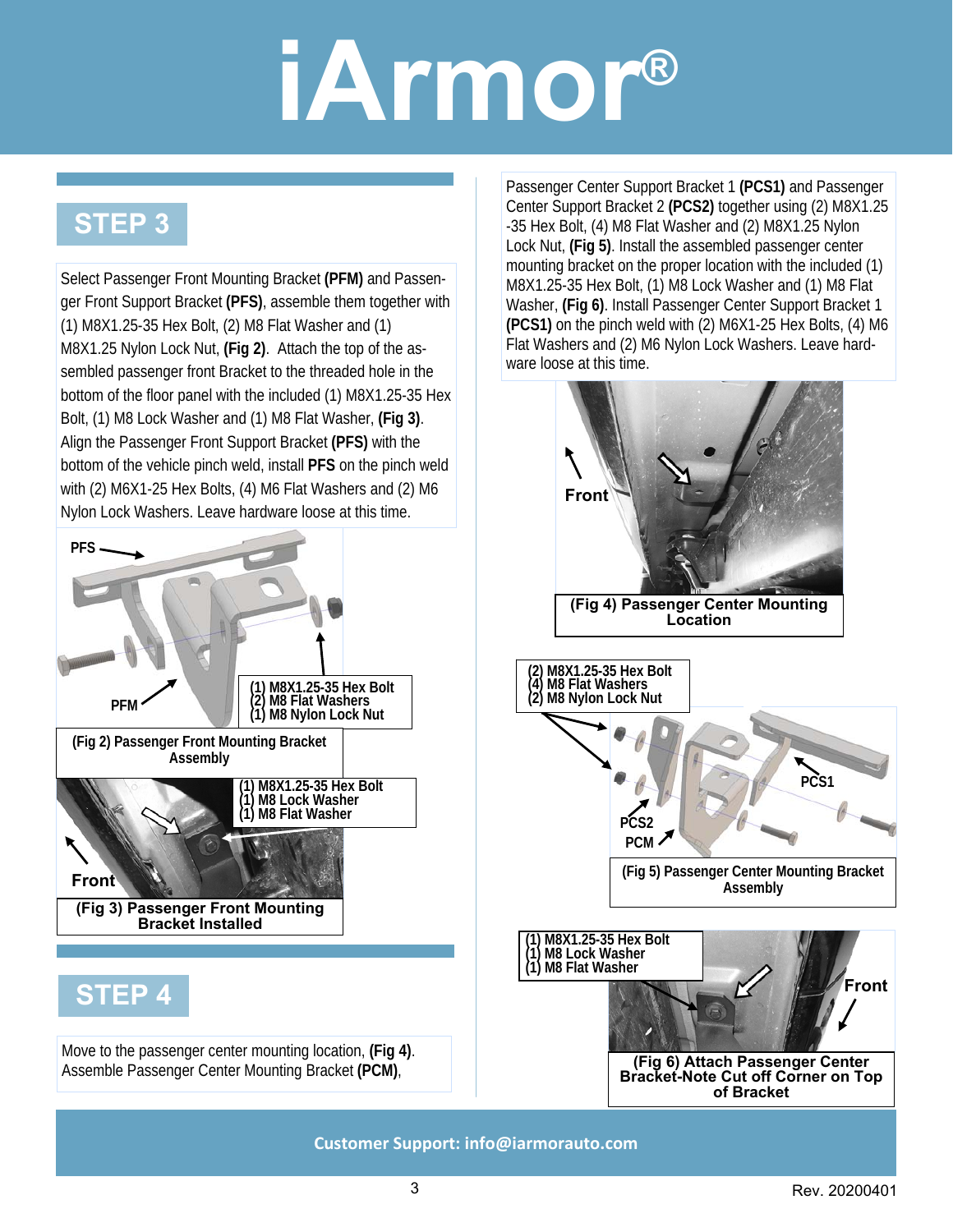### **STEP 5**

Continue to the 3rd mounting location, **(Fig 7)**. Select Passenger Rear Mounting Bracket **(PRM)** and Passenger Rear Support Bracket **(PRS)**, assemble them together with (1) M8X1.25 -35 Hex Bolt, (2) M8 Flat Washer and (1) M8X1.25 Nylon Lock Nut, **(Fig 8)**. Attach the top of the assembled passenger front Bracket to the threaded hole in the bottom of the floor panel with (1) M8X1.25-35 Hex Bolt, (1) M8 Lock Washer and (1) M8 Flat Washer, **(Fig 9)**. Install Passenger Rear Support Bracket **(PRS)** on the pinch weld with (1) M6X1-25 Hex Bolt, (2) M6 Flat Washers and (1) M6 Nylon Lock Washer. Leave hardware loose at this time.







#### **STEP 6**

Once all (3) Brackets have been fully installed, attach the Assembled Driver Step Bar onto the brackets with (4) M6X1- 20 T-Bolts, (2) M6X1-20 Square Head Bolts,(6) M6 Flat Washers and (6) M6 Nylon Lock Nuts, **(Fig 10)**. Do not tighten hardware at this time. **Note:** There is orientation for the Step Bar, the end with longer polygonal bar is facing forward, please refer to the picture on the front page.

### **STEP 7**

Level and adjust the Assembled Step Bar as desired and tighten all hardware.

### **STEP 8**

Repeat **Steps 2—7** for driver side Step Bar installation.

### **STEP 9**

Do periodic inspections to the installation to make sure that all hardware is secure and tight.